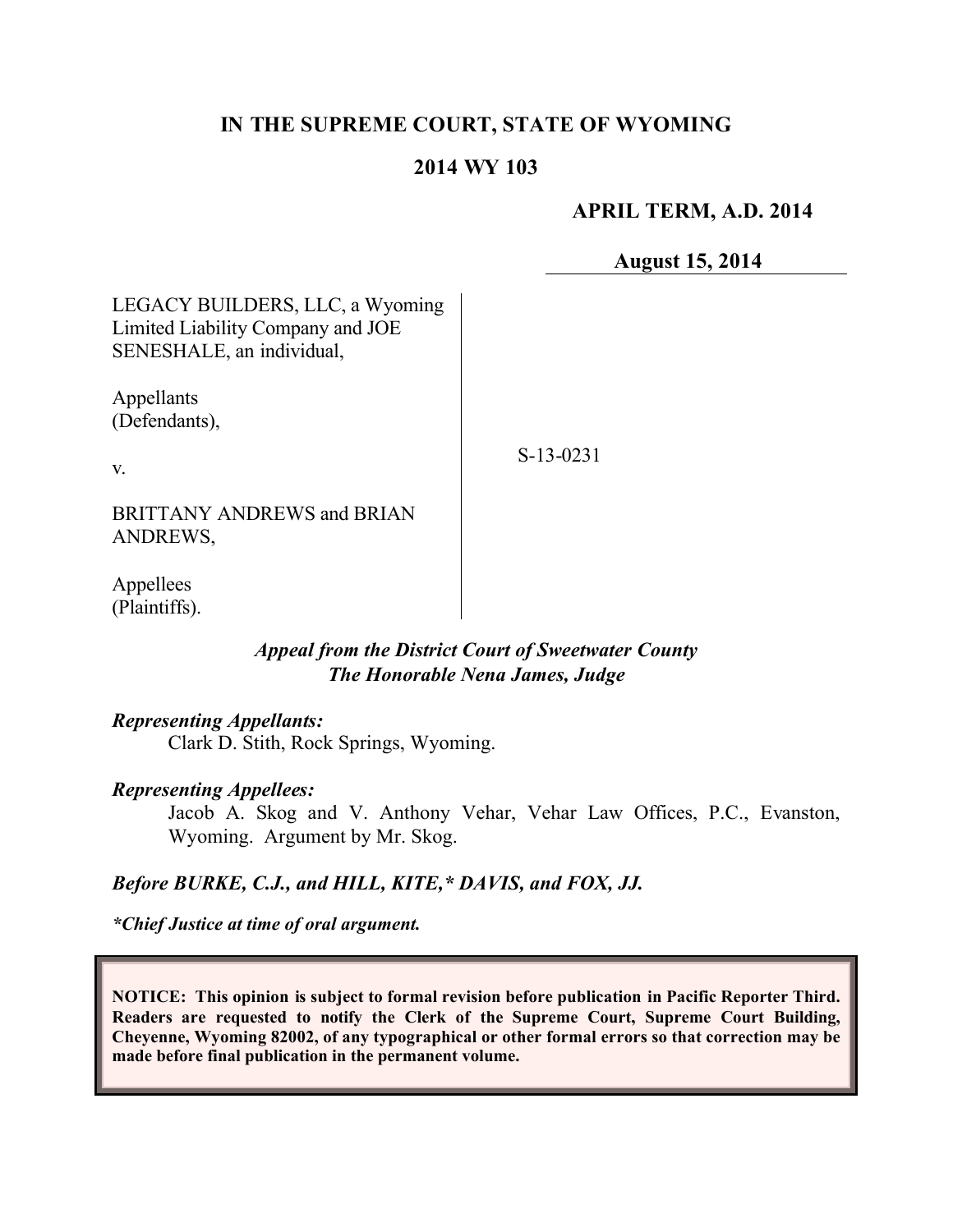### **Fox, Justice.**

[¶1] Brittany Andrews and her husband Brian Andrews (the Andrews) contracted to purchase a newly constructed home from Appellants Joe Seneshale and his company Legacy Builders, LLC (collectively "Legacy") in Rock Springs, Wyoming. The house had numerous structural and cosmetic flaws. The Andrews filed a complaint against Legacy for breach of contract and breach of implied warranty of habitability. After a bench trial, the district court awarded the Andrews judgment in the amount of \$319,302 based on cost of repairs. On appeal, Legacy challenges: (1) the damage award, arguing that the cost of repair measure of damages was incorrect and that the correct measure of damages should have been the change in fair market value between the home as contracted and the home as actually constructed; (2) the district court's reliance on the Andrews' expert's testimony as to future damages; and (3) the district court's finding that expansive soils were the cause of the Andrews' damages. We affirm, but remand with instructions to correct the damage award.

### *ISSUES*

[¶2] We address two issues on appeal:

1. When the cost of repairs in a homeowners' construction case alleging breach of contract and breach of warranty may be disproportionate to the loss in value to the home resulting from the breach, which party has the burden of establishing the lesser measure of damages?

2. Did the district court commit clear error when it relied on the Andrews' cost of repair estimates for items that were not yet damaged or when it found that expansive soils caused damages to the home's foundation?

## *FACTS*

[¶3] The Andrews entered into a contract with Legacy for construction and purchase of a single-family residence in Rock Springs, Wyoming. In early March 2006, the Andrews closed on the house and lot for a total purchase price of \$239,700.00.

[¶4] During construction, Legacy conducted a soils test on the property which revealed that it contained expansive soils. In his September 20, 2005 report to Legacy, the civil engineer who conducted the soils test recommended, "the owner should take certain precautions to minimize the possibility of any movement within the structure." The civil engineer further recommended that a copy of his report be provided to the Andrews. Legacy never communicated with the Andrews about the engineer's conclusion and did not provide them with a copy of the report.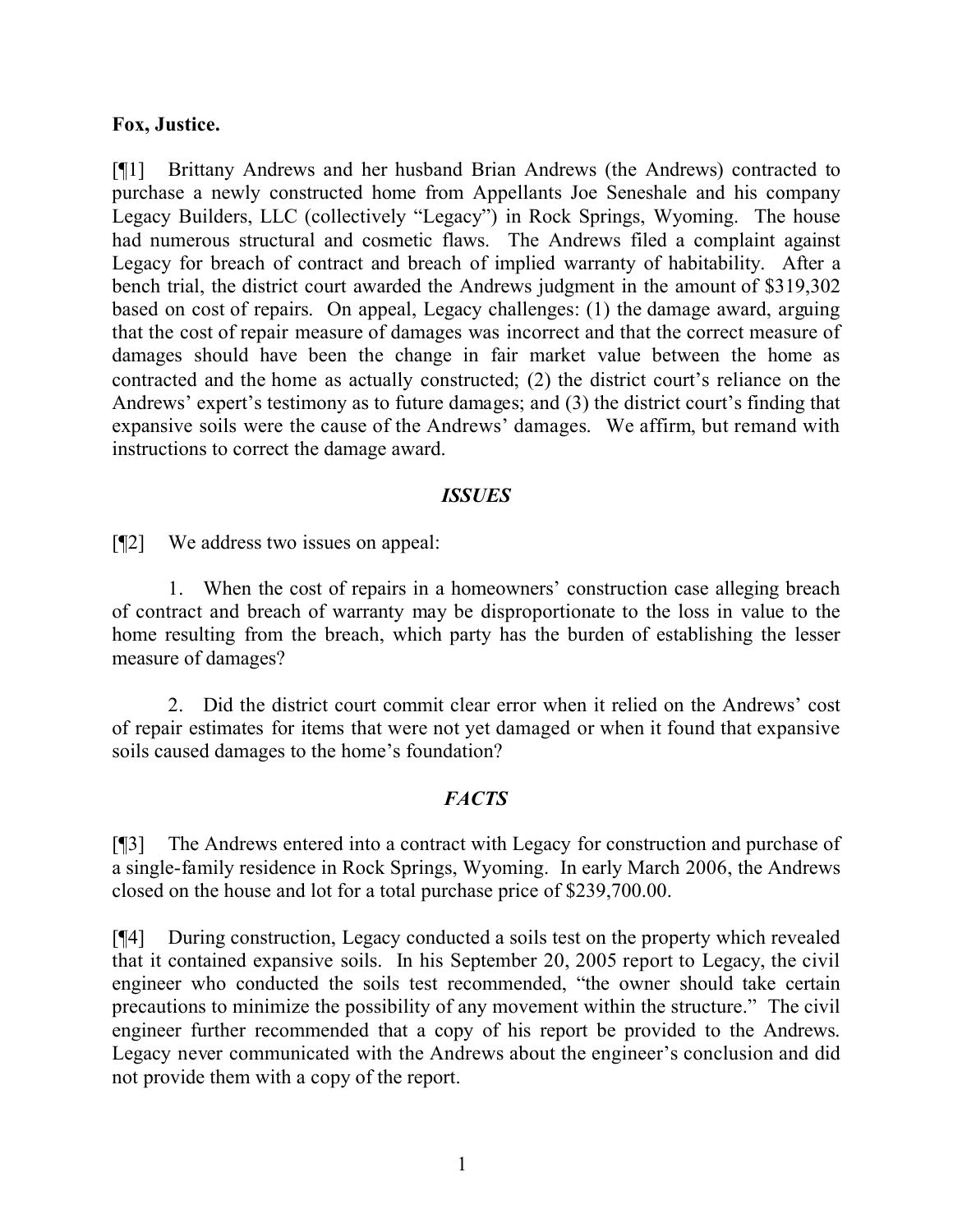[¶5] Shortly after taking possession of the property, the Andrews became aware of defects in the home such as cracking and separation of drywall, warping of door and window frames, and lifting and buckling of the basement floor. They contacted Legacy by telephone and in writing to have the defects corrected. Later, on August 28, 2006, the Andrews sent a letter to Legacy notifying it of twenty-seven construction defects. On January 17, 2007, after Legacy failed to correct the defects, the Andrews sent the same letter to Legacy via certified mail. Though Legacy denied ever having seen the correspondence, its secretary signed the certified return receipt.

[¶6] The condition of the home continued to deteriorate, and in July 2007, the Andrews heard loud "cracking" noises and saw cracks forming in the drywall in their bedroom, the kitchen, living room, guest bedroom, hallways, and in the walls and floor of the basement.

[¶7] On July 18, 2007, the same civil engineer who conducted the previous soils testing conducted a post-construction field review of the home. In his report to Legacy, he noted that the home had experienced minor movement in the foundation and basement floor slab. He recommended, "[t]o prevent continued movement in the structure minimal amount of watering should be applied to the lawns. Drainage should be directed away from the structure as much as possible." Once again, Legacy failed to provide this report to the Andrews or advise them of its recommendations.

[¶8] By the end of July 2007, the Andrews laid sod, and installed and began using a sprinkler system in the backyard, maintaining the original grade provided by Legacy. They also contracted with a third party who extended the original driveway.

[¶9] In late August 2007, the Andrews contracted Rick Wright, owner of Rocky Mountain Home Inspection Services, to assess the damage to their home. In his report, Mr. Wright provided photos and comments, and generally concluded, "[s]ettlement, heaving and bearing wall movement have caused cracking and movement to the upstairs drywall throughout the main floor walls and ceilings."

[¶10] The Andrews repeatedly sought to have Legacy repair the damage, but were unsuccessful. On July 2, 2010, they filed a complaint alleging causes of action for breach of contract and breach of implied warranty of habitability.

[¶11] At the bench trial, the Andrews presented expert testimony on helical piers designed to stabilize the foundation. Their expert testified that helical pier installation would cost \$111,830, based on his inspection of the home. Legacy's expert testified the cost would be \$44,800. The trial court accepted the Andrews' expert testimony and rejected Legacy's as being speculative and not supported by evidence because the Legacy expert had not inspected the home.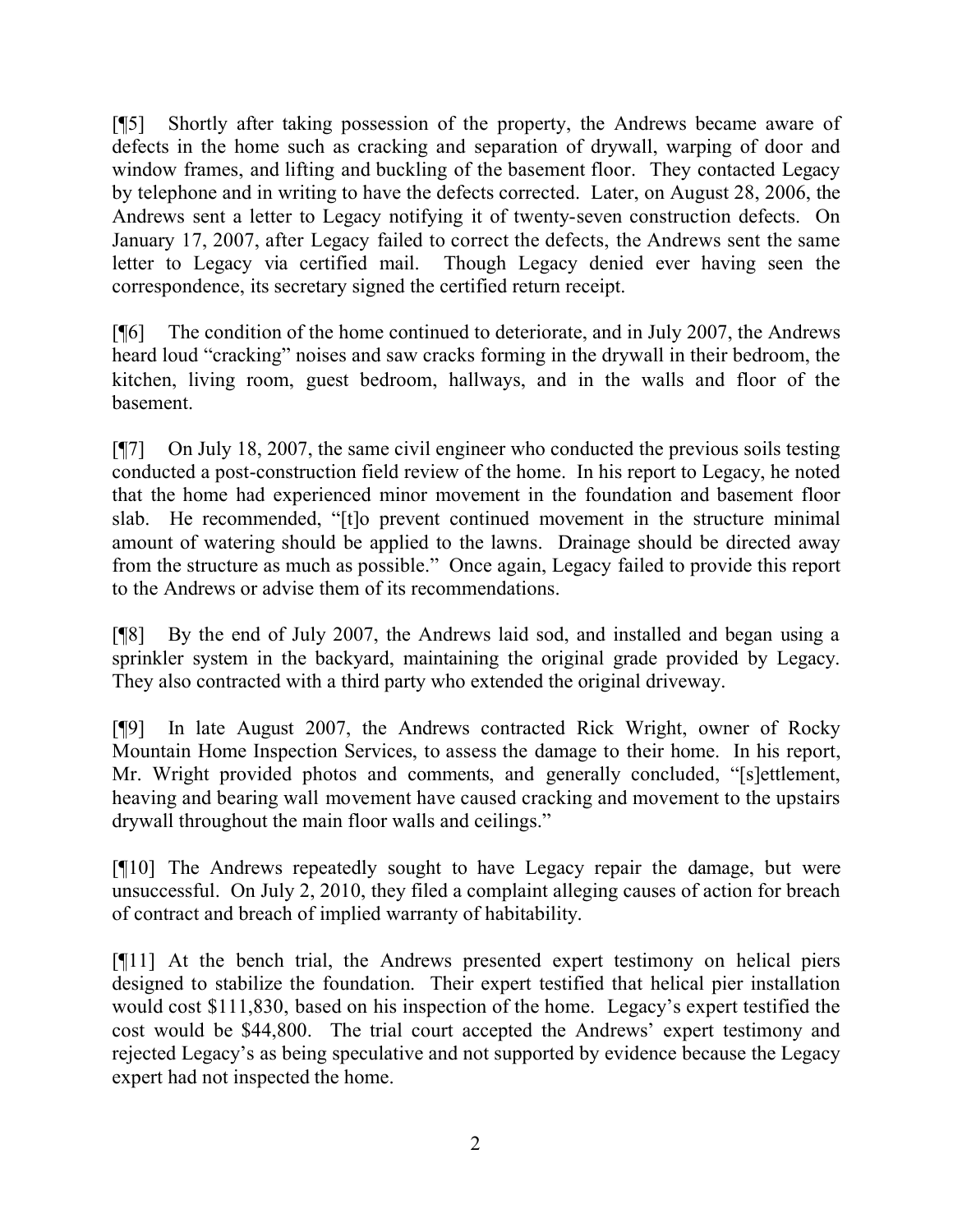[¶12] Rick Wright, the Andrews' expert, testified that after installing the helical piers, the existing defects as well as some additional collateral damage resulting from the stabilization process would need to be remedied at an estimated cost of \$199,472. In contrast, Legacy's expert estimated the cost of remedying existing and collateral damage from the helical pier installation at \$21,000, also conceding at trial to another \$10,000 to \$15,000 for other items. Again, the trial court accepted the Andrews' expert's testimony as credible evidence of the nature and extent of repairs necessary after stabilization by the installation of helical piers.

[¶13] The trial court ruled that Legacy breached the construction contract and the implied warranty of habitability, and awarded a total of \$319,302 in damages, consisting of: (1) \$111,830 for the cost of repairing the foundation with helical piers; (2) \$199,472 for repairs resulting from unworkmanlike construction, including repairs that would be required after installation of the helical piers; and (3) \$8,000 for the cost of temporary housing during the pendency of the repairs.<sup>1</sup> In its Amended Findings of Fact, Conclusions of Law and Judgment, the district court further noted,

> 12. Although [Legacy] urge[s] this Court to calculate damages on the basis of change in value, [Legacy] failed to provide evidence regarding change in value and only offered cost of repair evidence to rebut [the Andrews'] cost of repair evidence.

The record contains no indication that Legacy attempted to present evidence to support using an alternative measure of damages. Legacy timely filed this appeal.

# *DISCUSSION*

## *I. When the cost of repairs in a homeowners' construction case alleging breach of contract and breach of warranty may be disproportionate to the loss in value to the home resulting from the breach, which party has the burden of establishing a lesser measure of damages?*

[¶14] At trial, the Andrews requested damages in an amount sufficient to repair their home. Legacy did not advocate or present evidence on any other measure of damages, instead opting to present its own cost of repair evidence in an effort to minimize the damage award. Legacy now contends the cost of repair damages are disproportionate and that damages should have been calculated according to the "diminution in market value" – the difference in market value between the property as constructed, and the property as it would have been if the home builder had fully performed.

 $\overline{a}$ 

<sup>&</sup>lt;sup>1</sup> Legacy does not take issue with the \$111,830 for helical pier stabilization or the \$8,000 temporary housing damages.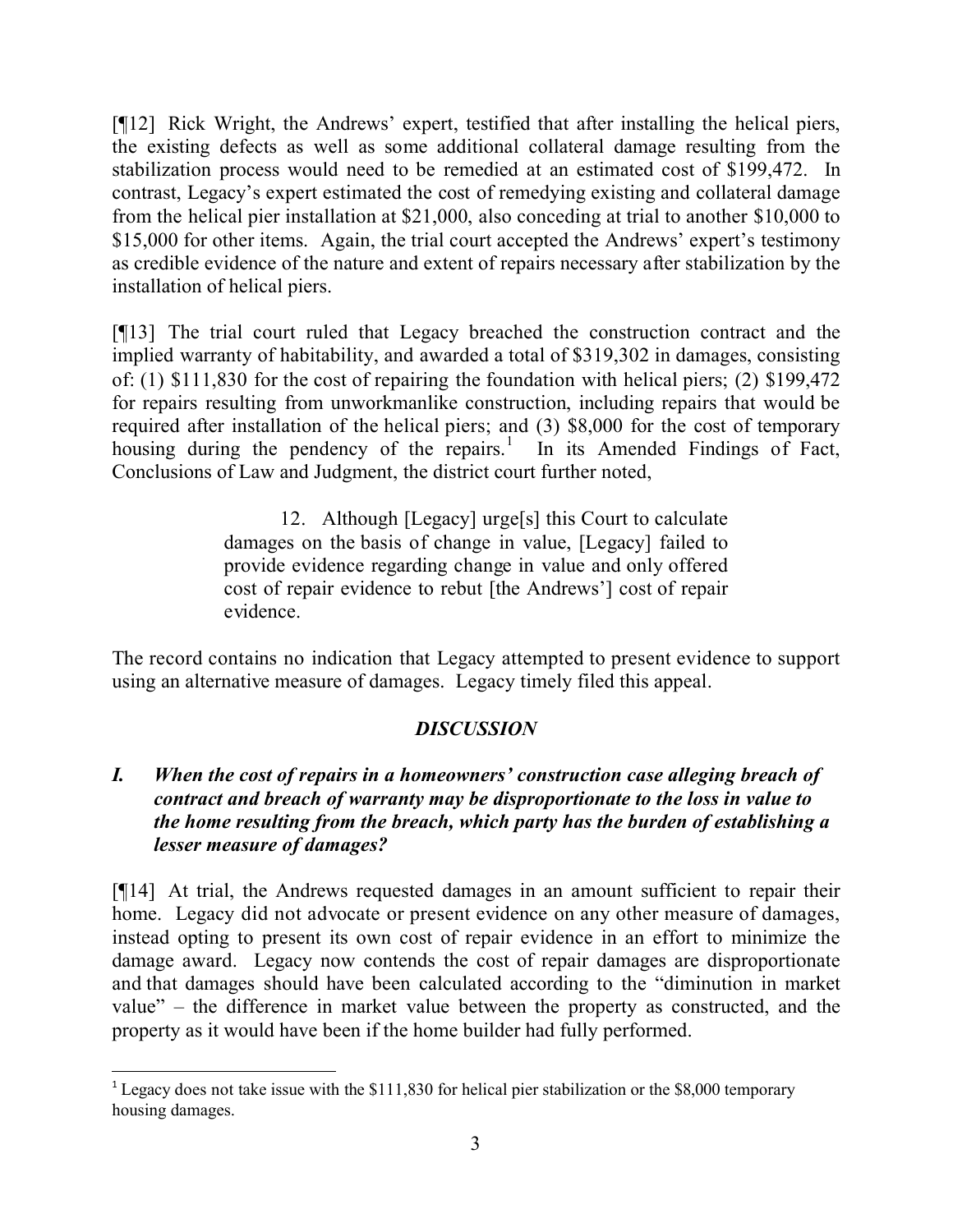[¶15] We hold that the lesser of the two measures of damage – cost of repair or diminution in value – should generally be awarded for breach of contract and breach of warranty. However, when the defendant has failed to present diminution of value evidence, cost of repair damages can be awarded even when they may be disproportionate.

[¶16] Whether a trial court "employed the proper methodology or legal standard to calculate the damages award is an issue of law, which we review *de novo*." *Knight v. TCB Constr. & Design, LLC*, 2011 WY 27, ¶ 16, 248 P.3d 178, 183 (Wyo. 2011).

## **A. Damages for breach of contract**

[¶17] Contract damages are intended to give the injured party the benefit of the bargain – to place the injured party in the same position he would have been if the breach had never occurred. *See, e.g., McCullough v. Golden Rule Ins. Co*., 789 P.2d 855, 859 (Wyo. 1990) ("Wyoming generally recognizes the benefit of the bargain damages in relation to contractual damages."); *see also* Restatement (Second) of Contracts § 347 (1981). The objective of the law is to compensate the injured party for breach, not to provide them a windfall. *Madison v. Marlatt*, 619 P.2d 708, 713-14 (Wyo. 1980).

[¶18] Wyoming applies the Restatement (Second) of Contracts § 348 to determine contract damages, *Graham v. State*, 2001 WY 5, ¶ 10, 16 P.3d 712, 715 (Wyo. 2001), and both parties agree that  $\S 348(2)$  governs our decision. That section provides:

> (2) If a breach results in defective or unfinished construction and the loss in value to the injured party is not proved with sufficient certainty, he may recover damages based on

> (a) the diminution in the market price of the property caused by the breach, or

> (b) the reasonable cost of completing performance or of remedying defects if that cost is not clearly disproportionate to the probable loss in value to him.

Restatement (Second) of Contracts § 348 (1981).

[ $[19]$  As comment c to § 348 notes,

If an award based on the cost to remedy the defects would clearly be excessive and the injured party does not prove the actual loss in value to him, damages will be based instead on the difference between the market price that the property would have had without the defects and the market price of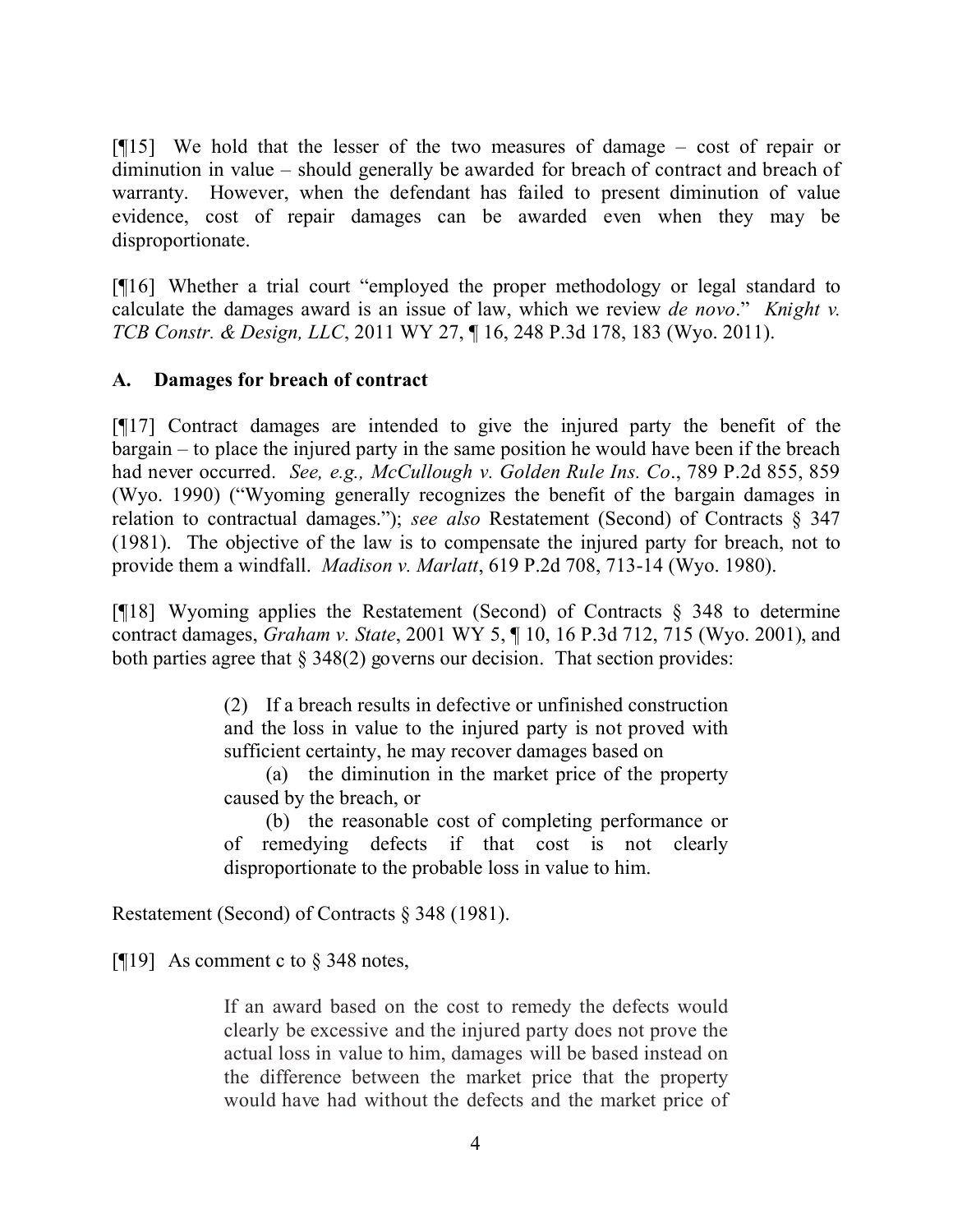the property with the defects. This diminution in market price is the least possible loss in value to the injured party, since he could always sell the property on the market even if it had no special value to him.

*Id.* at cmt. c. If an injured party's costs of repair are "clearly excessive" or "clearly disproportionate" to the actual loss resulting from the breach, then the diminution in market value is the appropriate measure of damages. *See id*.

[¶20] We have adopted a similar rule, although phrased differently, in negligence cases resulting in damage to real property.

> A fair summary of the state of our damage rules is that, if the damage to the real property is so extensive as to substantially amount to a taking of the property, the measure of damages will be the difference in the market value before and after the damage is inflicted. If the damage is not so extensive as to substantially amount to a taking, the cost of repairs to the property will measure the damages, with incidental damages recoverable in some instances. In any case, the lower of the two figures, cost of repairs as compared to the difference in value before and after, will demonstrate the damage ceiling.

*City of Kemmerer v. Wagner*, 866 P.2d 1283, 1287-88 (Wyo. 1993) (remanded for new trial on the issue of damages); *see also Ely v. Kirk*, 707 P.2d 706, 713 (Wyo. 1985); *Belle Fourche Pipeline Co. v. Elmore Livestock Co*., 669 P.2d 505, 514 (Wyo. 1983); *Town Council of City of Hudson v. Ladd*, 37 Wyo. 419, 425-26, 263 P. 703, 705 (1928); *Anderson v. Bauer*, 681 P.2d 1316, 1324-25 (Wyo. 1984) (homeowners in negligence action against builder presented evidence of both cost of repair and diminution in value and trial court's cost of repair award of damages was affirmed as to real property damage). $^{2}$ 

 $\overline{a}$ 

<sup>&</sup>lt;sup>2</sup> Legacy correctly points out that, in tort, the cost of restoring a property to its original condition, even where that cost might exceed the value of the home, might be recoverable, because of the personal nature of homeownership. *See Anderson*, 681 P.2d at 1324-25. Legacy argues that in this case the district court awarded tort damages despite the fact that the Andrews only made contract-based claims. However, there is no indication in the record that the district court based the damage award on tort theory. Rather, it considered the damage evidence presented and awarded damages for the cost of repairing the foundation, for repairs resulting from unworkmanlike construction, and for repairs likely to be required after the foundation stabilization is completed. Such damages are properly awarded in contract cases.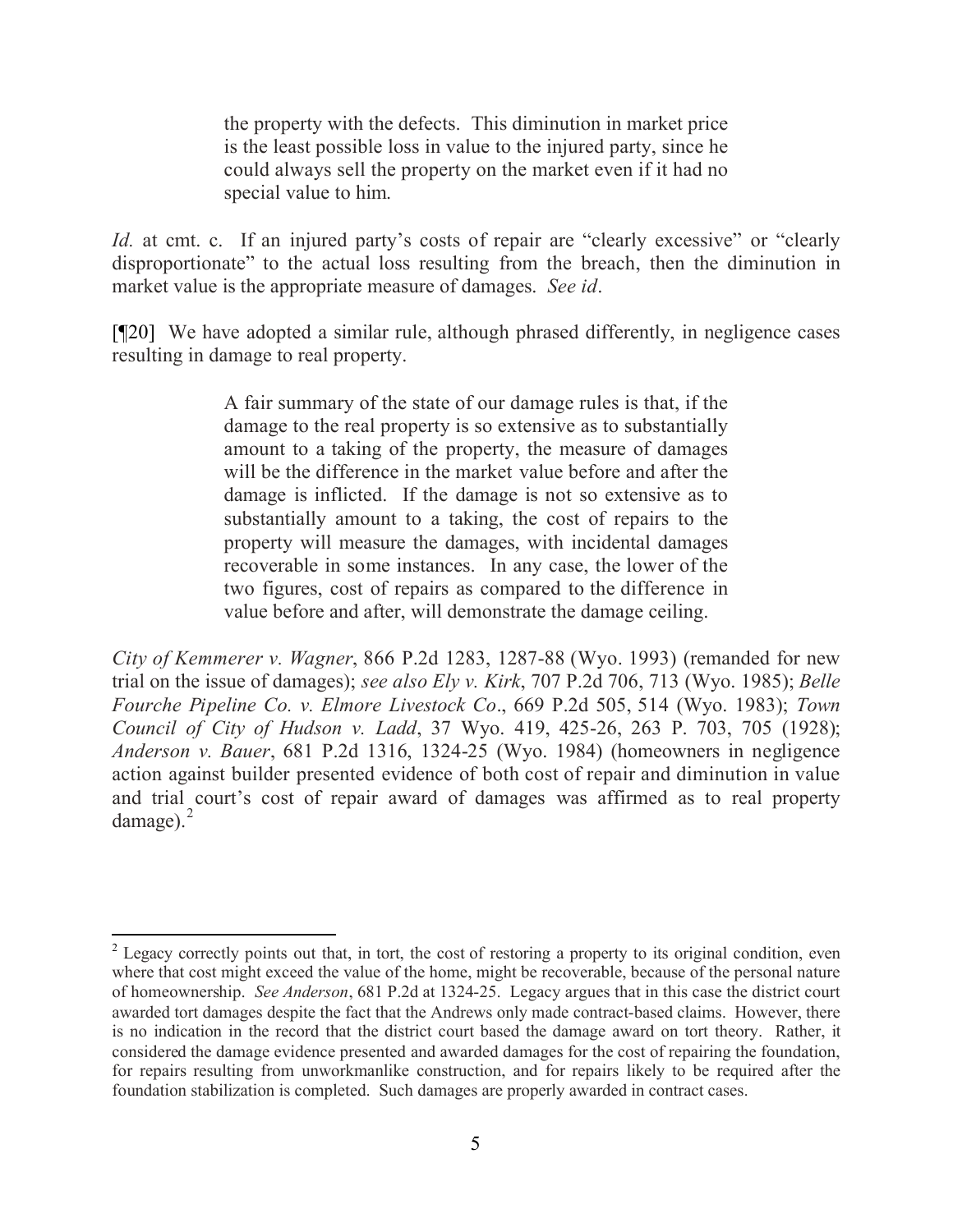[¶21] In this case, neither party presented evidence sufficient to determine the diminution in value resulting from Legacy's breach, and therefore neither the district court nor this Court can determine the loss in value to the injured party.<sup>3</sup>

[¶22] Legacy contends that it only learned of the Andrews' claim for damages in excess of the fair market value of their home after the deadline to designate experts had passed and, as a result, it could not have introduced the fair market value evidence, stating "[i]t was not until six months after the original trial date, in June 2012, shortly before the twice continued trial that Plaintiffs revealed that they intended to ask for damages more than the home's purchase price." While the amount of damages claimed may have been a moving target, Legacy did not file pretrial motions seeking leave of court to introduce additional evidence, nor did it seek a continuance. At trial, Legacy only claimed it had not received the computation of damages required by W.R.C.P. 26(c). The trial court rejected the contention that Legacy did not know of the amount of damages to be claimed, noting that the parties had been discussing numbers and settlement for over two years. Legacy conceded that, as early as December of the previous year, it had been given an aggregate damage figure of \$298,000.

[¶23] We will not overturn the trial court's ruling "absent a clear abuse of discretion." *Armstrong v. Hrabal*, 2004 WY 39, ¶ 10, 87 P.3d 1226, 1230 (Wyo. 2004) (quoting *Dysthe v. State*, 2003 WY 20, ¶ 16, 63 P.3d 875, 883 (Wyo. 2003)). "Determining whether the trial court abused its discretion involves the consideration of whether the court could reasonably conclude as it did, and whether it acted in an arbitrary or capricious manner." *Id*. (quoting *Dysthe*, 2003 WY 20, ¶ 16, 63 P.3d at 883). The record indicates that Legacy was aware of the magnitude of the Andrews' damage claim for almost nine months before trial. We therefore find that the trial court did not abuse its discretion when it dismissed Legacy's Rule 26 argument. As Legacy's counsel conceded at oral argument, Legacy simply made a strategic decision to fight the damage battle on the cost of repairs field, and not to present diminution of value evidence.

[¶24] The trial court concluded that it could not calculate damages on the basis of change in value, because "[Legacy] failed to provide evidence regarding change in value and only offered cost of repair evidence to rebut [the Andrews'] cost of repair evidence."

[¶25] We likewise find only cost of repair evidence in the record. Legacy failed to present diminution of value evidence to either establish disproportionality or to support an alternative measure of damages. This Court will not "resort to speculation or conjecture in determining the proper amount to award." *Cottonwood Valley Ranch, Inc.* 

 $\overline{a}$ 

 $3$  All that we do know is that the parties agreed that the house, as contracted, was worth \$239,700 in 2005, as evidenced by the new home purchase contract, which might represent an approximate total economic loss in the property's value. As the Court noted in *Ely*, "[t]his is not probable inasmuch as the land should have some value even if the house is not usable. The house itself should have some salvage value." *Ely*, 707 P.2d at 715.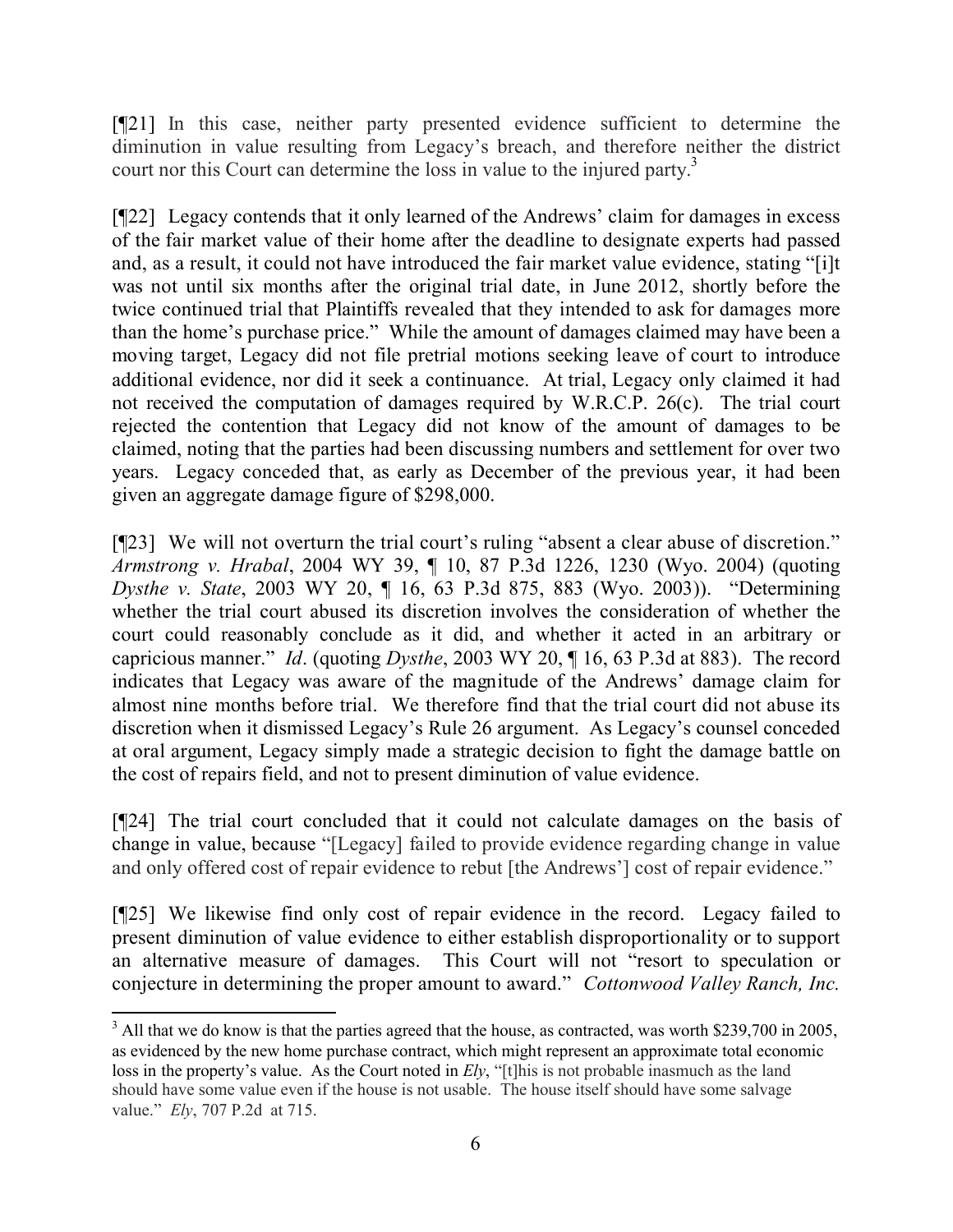*v. Roberts*, 874 P.2d 897, 899 (Wyo. 1994). Although Legacy has attempted to present additional information on the diminution in value of the property in its appellate brief, we will not accept new facts on appellate review. *Bird v. Rozier*, 948 P.2d 888, 892 (Wyo. 1997).

[¶26] We turn then to the issue of which party had the burden of establishing the diminution in value of the house as a result of Legacy's breach. It is well established in Wyoming that the party seeking recovery of damages carries the burden of proof. *Berthel Land & Livestock v. Rockies Express Pipeline LLC*, 2012 WY 52, ¶ 25, 275 P.3d 423, 433 (Wyo. 2012) ("The plaintiff [in a breach of contract action] carries the burden of producing sufficient evidence to prove its damages with a reasonable degree of certainty."); *Knight*, 2011 WY 27, ¶ 17, 248 P.3d at 184; *Willmschen v. Meeker*, 750 P.2d 669, 672 (Wyo. 1988) ("The burden of proving the damages, beyond nominal ones, is upon the party seeking the recovery."); *Graham*, 2001 WY 5, ¶ 9, 16 P.3d at 715.

[¶27] While the plaintiff bears the initial burden, "[g]enerally, it is the party who has breached the contract who bears the burden of proof in establishing matters asserted by him in mitigation or reduction of damages." *Graham*, 2001 WY 5, ¶ 9, 16 P.3d at 715. *See also Sturgeon v. Phifer*, 390 P.2d 727, 731 (Wyo. 1964) ("[T]he party who commits a wrong has the burden of proof in establishing matters asserted by him in mitigation or reduction of damages."). In *John Thurmond & Associates, Inc. v. Kennedy*, 668 S.E.2d 666 (Ga. 2008), the Georgia Supreme Court held in a similar scenario that the plaintiff could choose to recover based on the cost of repair method, and need not present diminution in value evidence. *Id.* at 669. "In response, the defendant has the burden to present any contradictory evidence challenging the reasonableness or proportionality of those damages and where appropriate, evidence of an alternative measure of damages for the jury's consideration." *Id.* (citing 11 Corbin on Contracts, § 60.1, 614-15 (2005) (burden on contractor guilty of breach to prove award of repair costs constitutes economic waste)). *See also Martin v. Design Constr. Servs., Inc*., 902 N.E.2d 10, 15 (Ohio 2009) ("[T]he essential inquiry is whether the damages sought are reasonable. Either party may introduce evidence to support or refute claims of reasonableness, including evidence of the change in market value attributable to the temporary injury. But proof of diminution in value is not a required element of the injured party's case."); *GSB Contractors, Inc. v. Hess*, 179 S.W.3d 535, 543 (Tenn. Ct. App. 2005) ("We hold that the plaintiffs do not have the burden of offering alternative measures of damages. The burden is on the defendant to show that the cost of repairs is unreasonable when compared to the diminution in value due to the defects and omission.").

[¶28] We hold that, while the plaintiff has the burden of proving damages at trial, it is the defendant's burden to challenge the reasonableness or disproportionality of the plaintiff's method and, where appropriate, to present evidence supporting an alternative measure of damages.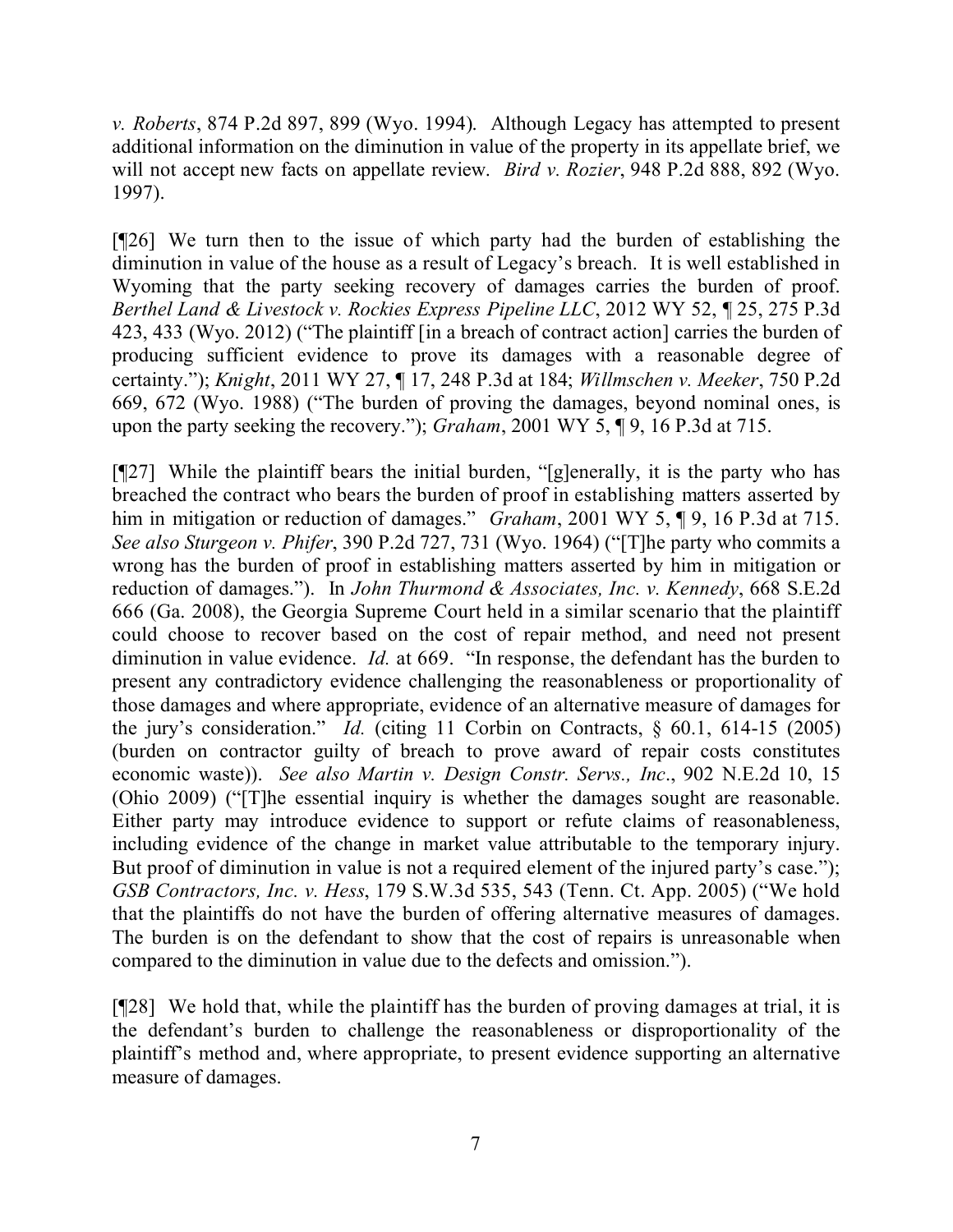[¶29] The Andrews met their burden of establishing the damages for Legacy's breach of contract based on reasonable cost of repairs. Legacy then bore the burden of presenting evidence of disproportionality or of an alternative measure of damages. Because Legacy presented no such evidence, the district court's award of damages based on the Andrews' cost of repair evidence is affirmed.

# **B. Damages under breach of the implied warranty of habitability**

[¶30] While the rationale regarding damages recoverable under the breach of contract analysis above applies equally to the breach of implied warranty of habitability, we briefly address damages available under such a breach.

[¶31] We first applied the implied warranty of habitability to a breach of construction contract in 1975, explaining:

> It ought to be an implicit understanding of the parties that when an agreed price is paid that the home is reasonably fit for the purpose for which it is to be used--that it is reasonably fit for habitation. Illusory value is a poor substitute for quality. There is no need for the buyer to be subjected to the harassment caused by defects and he deserves the focus of the law and its concern. The significant purchase of a new home leads logically to the buyer's expectation that he be judicially protected. Any other result would be intolerable and unjust[.]

*Tavares v. Horstman*, 542 P.2d 1275, 1279 (Wyo. 1975). "[W]here a vendor builds new houses for the purpose of sale, the sale carries with it an implied warranty that it is constructed in a reasonably workmanlike manner and is fit for habitation." *Id*. at 1282.

[¶32] "The measure of damages [for breach of implied warranty of habitability and fitness] is the cost of repair, but may also include diminished value of the property." *Deisch v. Jay*, 790 P.2d 1273, 1277 (1990). In *Deisch*, we left the door open to either cost of repair or diminution in market value, depending on the nature of the injury, noting, "these kinds of damages cannot be determined with mathematical precision and may be inherently uncertain. All that is required is that they be determined with a reasonable degree of certainty based upon the evidence adduced and the nature of the injury." *Id.* (internal citations and quotation marks omitted).

[¶33] Here, where there was no evidence of diminution in value or disproportionality, the trial court properly relied upon cost of repair evidence to determine damages.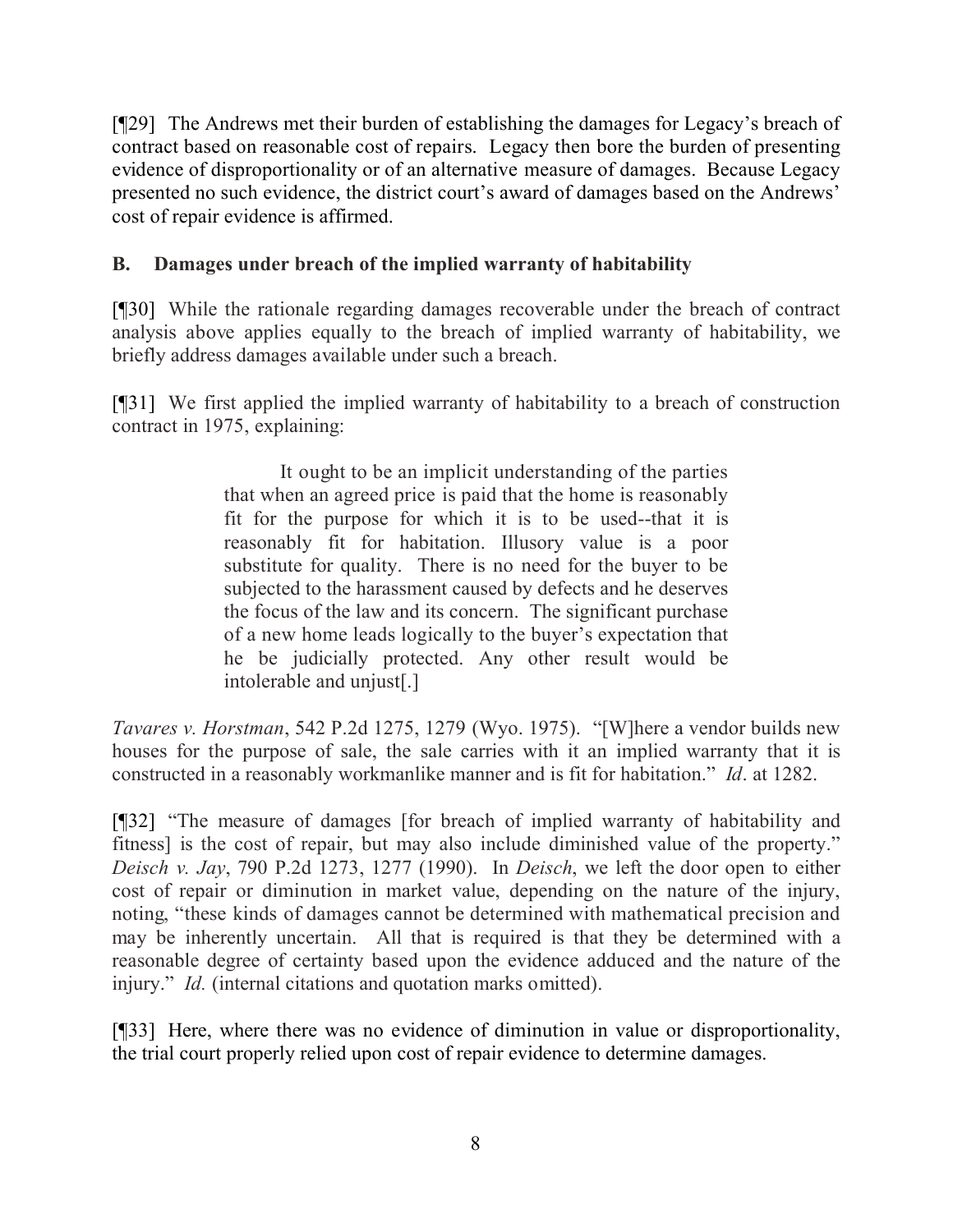### *II. Did the district court commit clear error when it relied on the Andrews' cost of repair estimates for items that were not yet damaged or when it found that expansive soils caused damages to the home's foundation?*

#### **A. The Court's award for future damages**

[¶34] Our review of the evidence supporting the calculation of damages is a question of fact, which we review for clear error. *Knight,* 2011 WY 27, ¶ 16, 248 P.3d at 183 (citing *Velasquez v. Chamberlain*, 2009 WY 80, ¶ 27, 209 P.3d 888, 895 (Wyo. 2009)).

> A finding is clearly erroneous when, even though substantial evidence supports it, the reviewing court is left with the definite and firm conviction that a mistake was made.

> > We do not substitute ourselves for the trial court as a finder of facts; instead, we defer to the trial court's findings unless they are unsupported by the record or erroneous as a matter of law. Although the factual findings of a trial court are not entitled to the limited review afforded a jury verdict, the findings are presumptively correct.

> > This Court may examine all of the properly admissible evidence in the record, but we do not reweigh the evidence. Due regard is given to the opportunity of the trial judge to assess the credibility of the witnesses. We accept the prevailing party's evidence as true and give to that evidence every favorable inference which may fairly and reasonably be drawn from it. Findings may not be set aside because we would have reached a different result.

*Id.* at ¶ 16, at 183-84 (quoting *Velasquez*, 2009 WY 80, ¶ 14, 209 P.3d at 891).

[¶35] Legacy argues that the district court committed clear error in relying upon a \$199,472 cost of repair estimate that included costs for items that were not yet damaged. With a limited exception, we find that the district court's cost of future repairs finding is not clearly erroneous.

[¶36] Damages for a breach of contract may include recovery for incidental or consequential loss caused by the breach, as long as such damages are a foreseeable result of the breach. *See JBC of Wyoming Corp. v. City of Cheyenne*, 843 P.2d 1190, 1195 (Wyo. 1992); *see also* Restatement (Second) of Contracts, §§ 347, 351 (1981). However,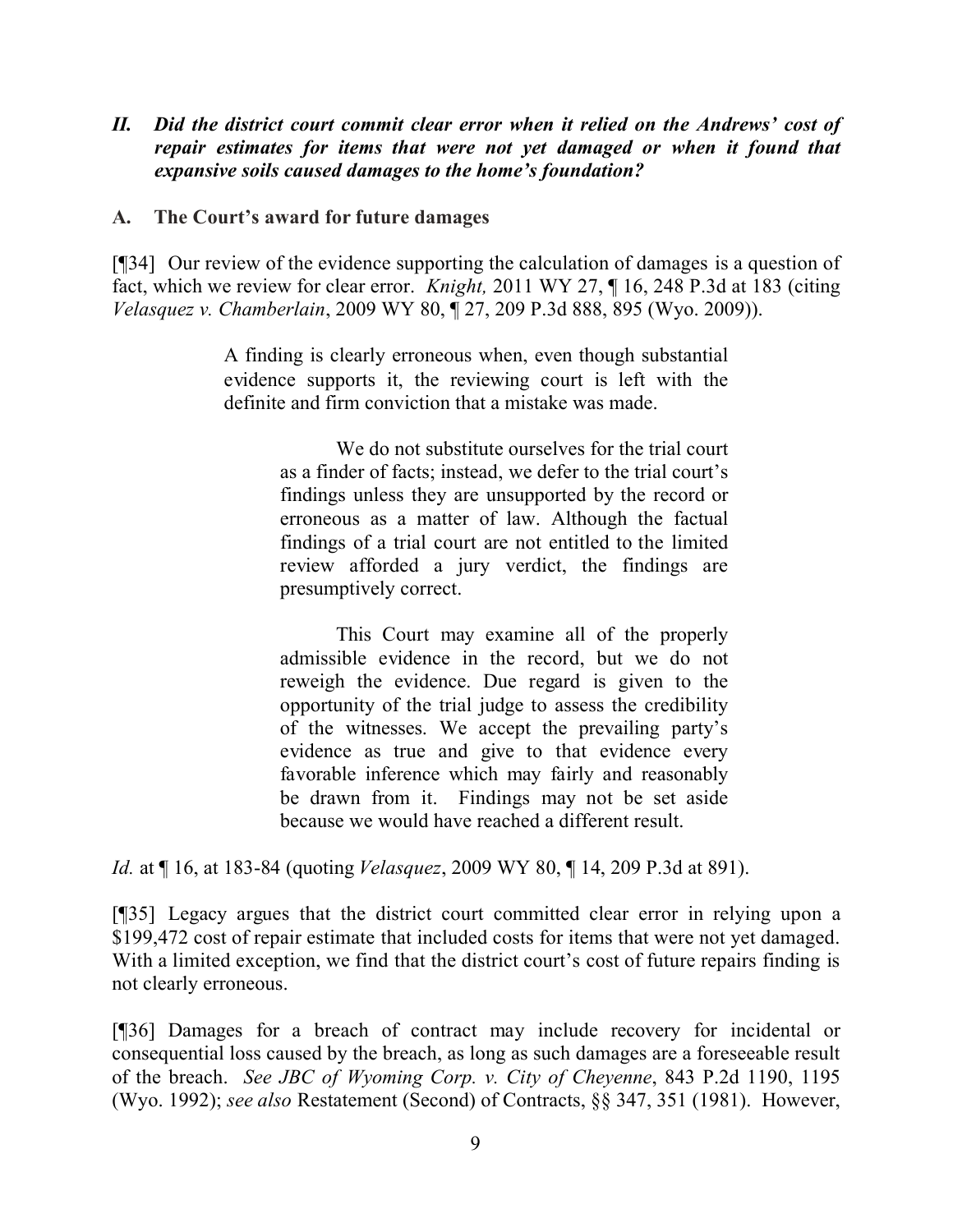"[d]amages are not recoverable for loss beyond an amount that the evidence permits to be established with reasonable certainty." Restatement (Second) of Contracts, § 352 (1981). "For the breach of a building or construction contract by the contractor, consequential or special damages may be recovered by the property owner if they were foreseeable when the contract was made." 24 Samuel Williston, *Treatise on the Law of Contracts* § 66:18, at 477 (Richard A. Lord ed., 4th ed. 2002). As a result, "courts have permitted the recovery of such diverse consequential damages as . . . delay . . . the costs of renting another place to live and of interim financing . . . the cost of necessary cleanup and minor repair work incurred by the owner as a result of the construction defects; and the probable cost of future repairs." *Id*.

[¶37] The trial court, in its Amended Findings of Fact, Conclusions of Law and Judgment, found that:

> 38. Rick Wright, an expert builder and home inspector, testified credibly regarding defects and repair costs which would be necessary after stabilization of the foundation. With the exception of the 20% contingency fee included in Wright's bid, the bid submitted by Wright is credible evidence of the nature and extent of construction defects resulting from the shifting foundation and unworkmanlike construction and the reasonable cost of repairing the damage to the Home after stabilization is complete.

[¶38] The Andrews' expert, Mr. Wright, testified to 19 categories of repairs to existing damage or to damage that he foresaw as a result of the stabilization process. Mr. Wright's cost of repair estimate totaled \$199,472. The testimony and evidence supported the damages for 17 of the 19 items, and we find no clear error as to those items.<sup>4</sup> However, he conceded on cross-examination that damages to two items – the trusses and the roof – were not reasonably foreseeable.

[¶39] Mr. Wright testified that the roof and trusses accounted for 5% of his estimate. Because those items were not currently damaged and Mr. Wright presented no credible testimony of the likelihood that they would be damaged after stabilization, they are not foreseeable and the Andrews are not entitled to recovery for them. As a result, the \$199,472 damage figure must be reduced by 5% to \$189,498. We find no clear error in the trial court's reliance on Mr. Wright's testimony with respect to the remaining categories of damages.

l

<sup>&</sup>lt;sup>4</sup> They consisted of current defects and probable collateral damage that would result from stabilizing the foundation, ranging from removal and replacement of defectively-constructed load bearing walls in the basement, to repair of windows damaged in the stabilization process. Some of these were also supported by Legacy's own witness, Mr. Bustos.